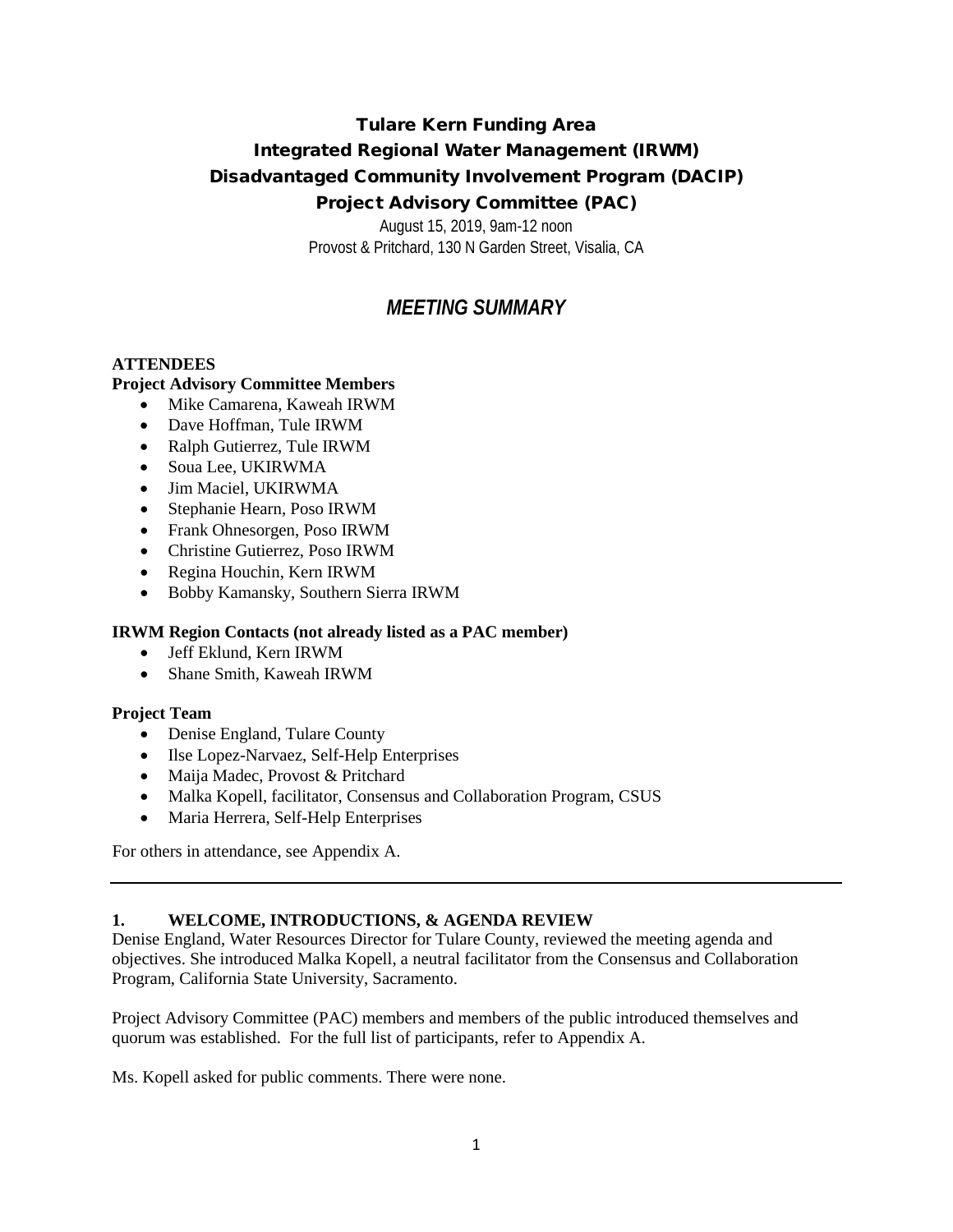## **2. REVIEW OF MEETING SUMMARY FROM JUNE 13TH PAC MEETING**

Ms. Kopell asked for comments regarding the summary of the June 13, 2019, PAC meeting. No comments were made.

*PAC Action: Regina Houchin moved to approve the June 13, 2019, PAC meeting summary. Jim Maciel seconded the motion.* 

*Ms. Kopell asked for public comments regarding the recommendation; no public comments were made.*

*All PAC members were in favor.*

#### **3. REVIEW APPLICATIONS FOR PROJECT DEVELOPMENT ACTIVITIES**

Representatives from each IRWM region requesting project development funding presented their proposals. A question and answer period followed each presentation.

Mike Camarena, Kaweah IRWM, presented the following two proposals.

- City of Lindsay Disinfection Byproduct Mitigation Project
	- o Project cost of \$70,500. Details about the project can be foun[d here.](https://tularelakebasin.com/alliance/index.cfm/tulare-kern-dac-involvement/project-development/kaweah-city-of-lindsay-disinfection-by-product1/)
	- o No comments or questions were made.
- City of Lindsay Selection of Future Water Treatment Site
	- o Project cost of \$158,000 (\$74,000 requested from Kaweah IRWM allocation; the remainder is requested through the regional pot of funding). Details can be found [here.](https://tularelakebasin.com/alliance/index.cfm/tulare-kern-dac-involvement/project-development/kaweah-city-of-lindsay-future-wwtp-site/)
	- o Has a California Environmental Quality Act (CEQA) analysis been conducted for the project?
		- An analysis has been done, but not a full CEQA analysis.
	- o Is the project is scalable? What will the proposers do with the project if regional funding is not received?
		- The project is scalable, but it is not yet known to what extent.
	- o Will Tonyville will be included in the project if it receives funding?
		- Tonyville will be included, but the project is a study only.

*PAC Action: Ralph Gutierrez moved to approve the two Kaweah IRWM proposals. Frank Ohnesorgen seconded the motion.* 

*Ms. Kopell asked for public comments regarding the recommendation; no public comments were made.*

*All PAC members were in favor.*

Jeff Eklund, Kern IRWM, presented the following four proposals.

- Buttonwillow County Water District Well No. 5 Equipping and Pipeline
	- o Project cost of \$60,400. Details can be found [here.](https://tularelakebasin.com/alliance/index.cfm/tulare-kern-dac-involvement/project-development/kern-buttonwillow/)
	- o What percentage of the water from Well No. 5 will serve the park?
		- About 40% will go to the park.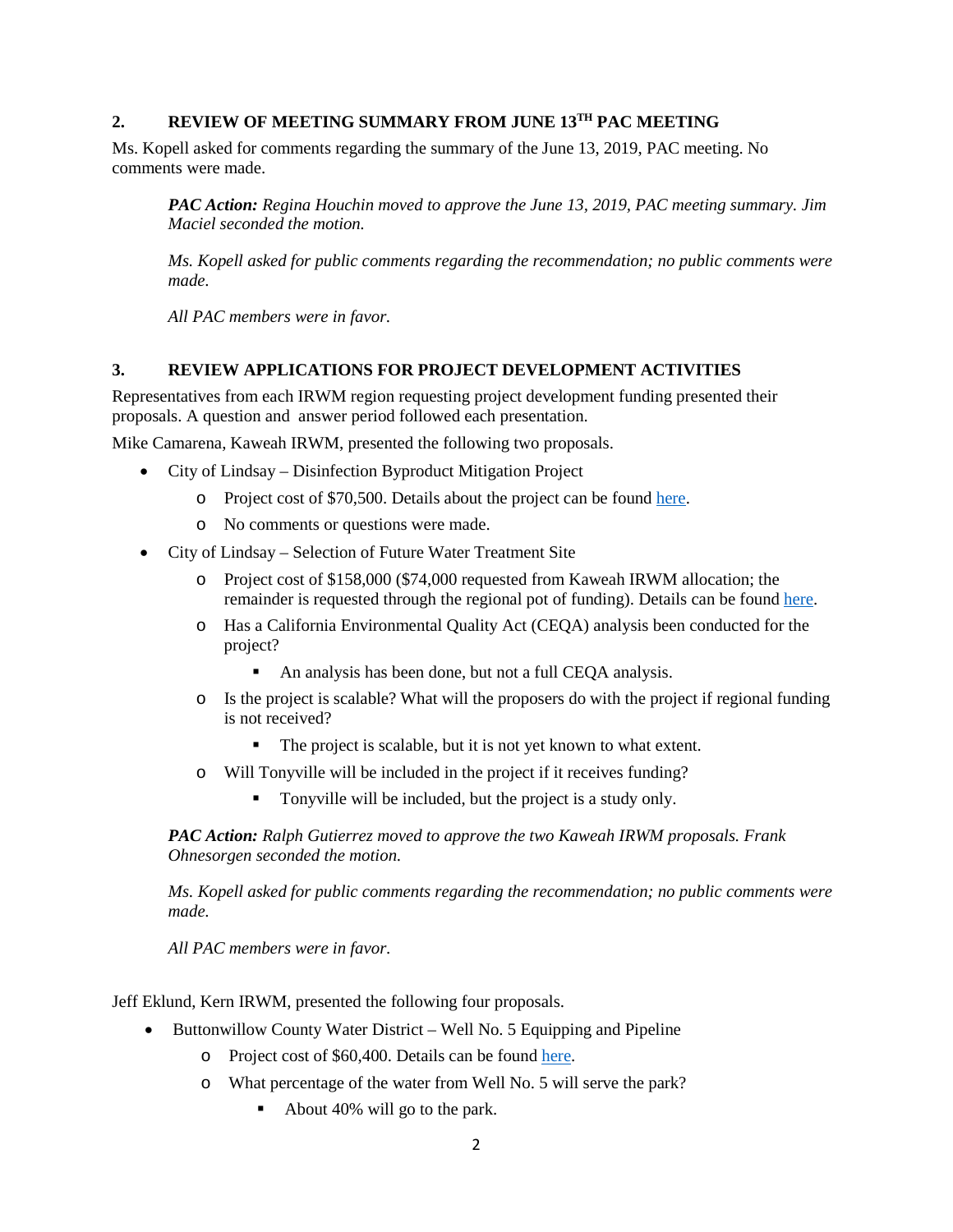- o Will a large portion be for irrigation?
	- A large portion will be used for irrigation, but untreated water would be used for irrigation at the park. Treatment (disinfection) occurs at the tank site.
- o Is there another water source?
	- Yes there is.
- o Will there be any test wells?
	- There will be a 720 foot test well.
- o Will Well No. 5 be an additional well or replace an existing well?
	- It will replace an existing well that has high salinity.
- Frazier Park Public Utility District Emergency Replacement Well and Water Supply Project
	- o Project cost of \$46,400. Details can be found [here.](https://tularelakebasin.com/alliance/index.cfm/tulare-kern-dac-involvement/project-development/kern-frazier-park/)
- Lake of the Woods Mutual Water Company Water Supply, Loss, Use, and Rate Study
	- o Project cost of \$41,200. Details can be found [here.](https://tularelakebasin.com/alliance/index.cfm/tulare-kern-dac-involvement/project-development/kern-lake-of-the-woods/)
	- o Ms. England noted that this project needs concurrence from the California Department of Water Resources because it includes purchase and installation of a meter reading system.
	- o No questions or comments were made.
- Weldon Regional Water Project Land Acquisition
	- o Project cost of \$50,000. Details can be found [here.](https://tularelakebasin.com/alliance/index.cfm/tulare-kern-dac-involvement/project-development/weldon-regional-water-project/)
	- o Has a Local Agency Formation Commission (LAFCo) application been completed?
		- The presenter was not able to confirm whether or not a LAFCo application had yet been completed for the project.
	- o Will the new district be a purchasing entity?
		- The presenter was not able to confirm who the purchasing entity would be.
	- o What is the basis for the \$50,000 project cost?
		- It is based upon the parcel that was identified. There is a deadline of June 2020 to acquire the parcel.
	- o Ms. England noted that there was a need to clarify with the California Department of Water Resources whether the project can receive funding due to its being a land acquisition.

*PAC Action: Ralph Gutierrez moved to approve the two Kern IRWM proposals. Mike Camarena seconded the motion.* 

*Ms. Kopell asked for public comments regarding the recommendation; no public comments were made.*

*All PAC members were in favor.*

Soua Lee, Kings Basin IRWM, presented the following two proposals.

• East Orosi Community Services District – Well and Pipeline Design and Environmental Documents Project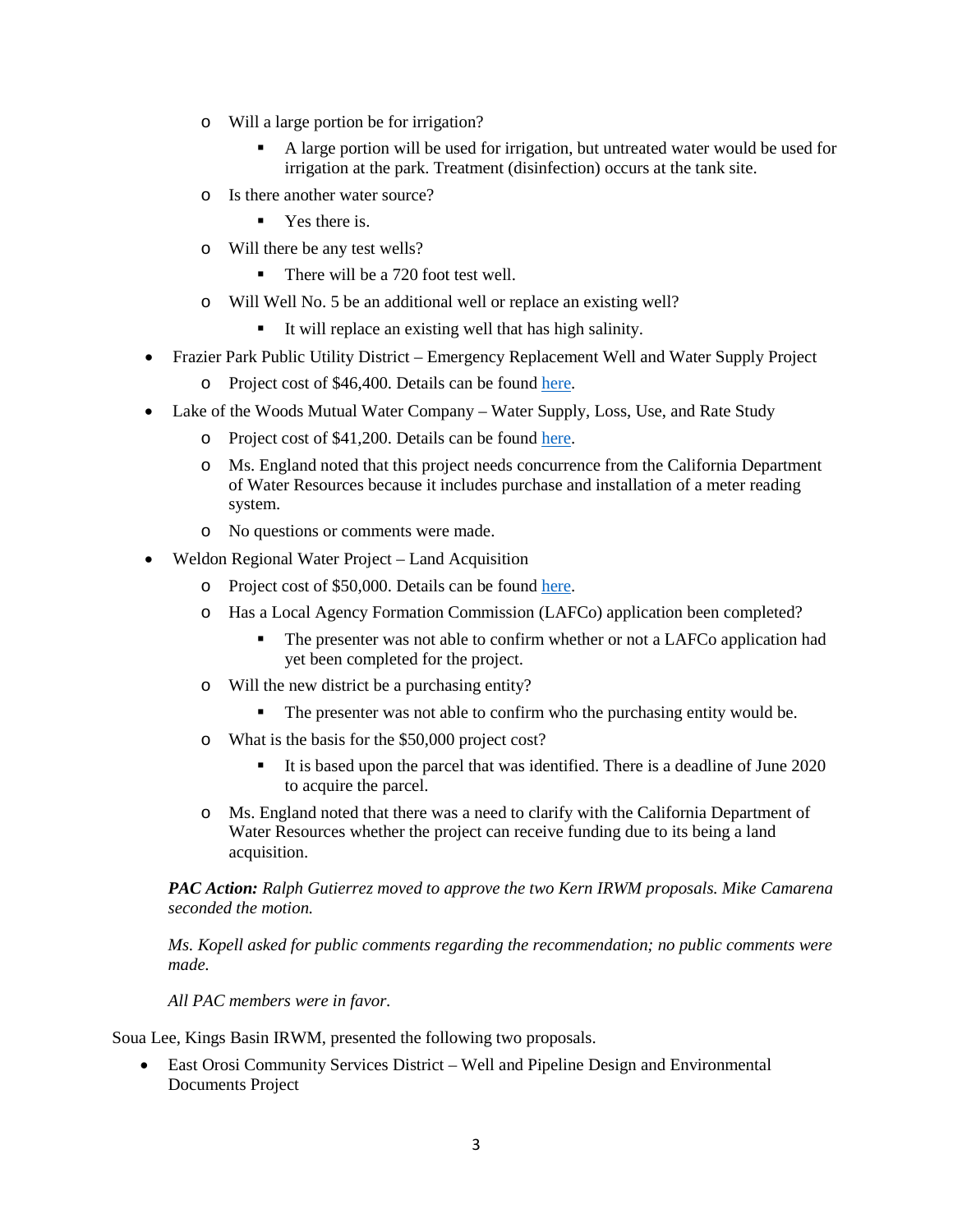- o Project cost of \$159,144. Details about the project can be found [here.](https://tularelakebasin.com/alliance/index.cfm/tulare-kern-dac-involvement/project-development/kings-east-orosi1/)
- o Is the proposed project the same as or different than the other project that currently has a planning grant?
	- It is the same project, but the planning grant the project received is no longer active because of a recommendation made in the planning report that the project proceed with the consolidation alternative. The grant proposal currently under consideration is for technical work, assuming that the consolidation does occur.
- o Would the East Orosi board be consolidated?
	- This is a political question and so cannot be answered at this time. If it were consolidated, the East Orosi board would still exist to provide sewer services.
- o Is the California State Water Resources Control Board's Division of Drinking Water (DDW) aware of the project? It may be able to receive funding through the DDW.
	- DDW does know about the project, but the fastest way to move the project forward would be by receiving funding through the PAC.
- o Is the project dependent upon the consolidation occurring?
	- It is not necessarily dependent on this. The parcel in question is neither within East Orosi District nor Orosi District, but the pipeline needs to go through East Orosi District in order to reach Orosi District. The current contractor is the County.
- o How long has the other grant funding received by the project been idle?
	- The project started in 2012.
- Malaga County Water District Replace Well 3
	- o Project cost of \$90,856. Details about the project can be foun[d here.](https://tularelakebasin.com/alliance/index.cfm/tulare-kern-dac-involvement/project-development/kings-malaga-cwd/)
	- o Has a test well been built?
		- There is a test well.

*PAC Action: Stephanie Hearn moved to approve the two Kern IRWM proposals. Regina Houchin seconded the motion.* 

*Ms. Kopell asked for public comments regarding the recommendation; no public comments were made.*

*All PAC members were in favor.*

Christine Gutierrez, Poso Creek IRWM, presented the following proposal.

- City of Delano Spreading Facility
	- o Project cost of \$17,800. Details about the project can be foun[d here.](https://tularelakebasin.com/alliance/index.cfm/tulare-kern-dac-involvement/project-development/poso-delano-spreading-pond/)
	- o No questions or comments were made.

*PAC Action: Regina Houchin moved to approve the two Kern IRWM proposals. Jim Maciel seconded the motion.* 

*Ms. Kopell asked for public comments regarding the recommendation; no public comments were made.*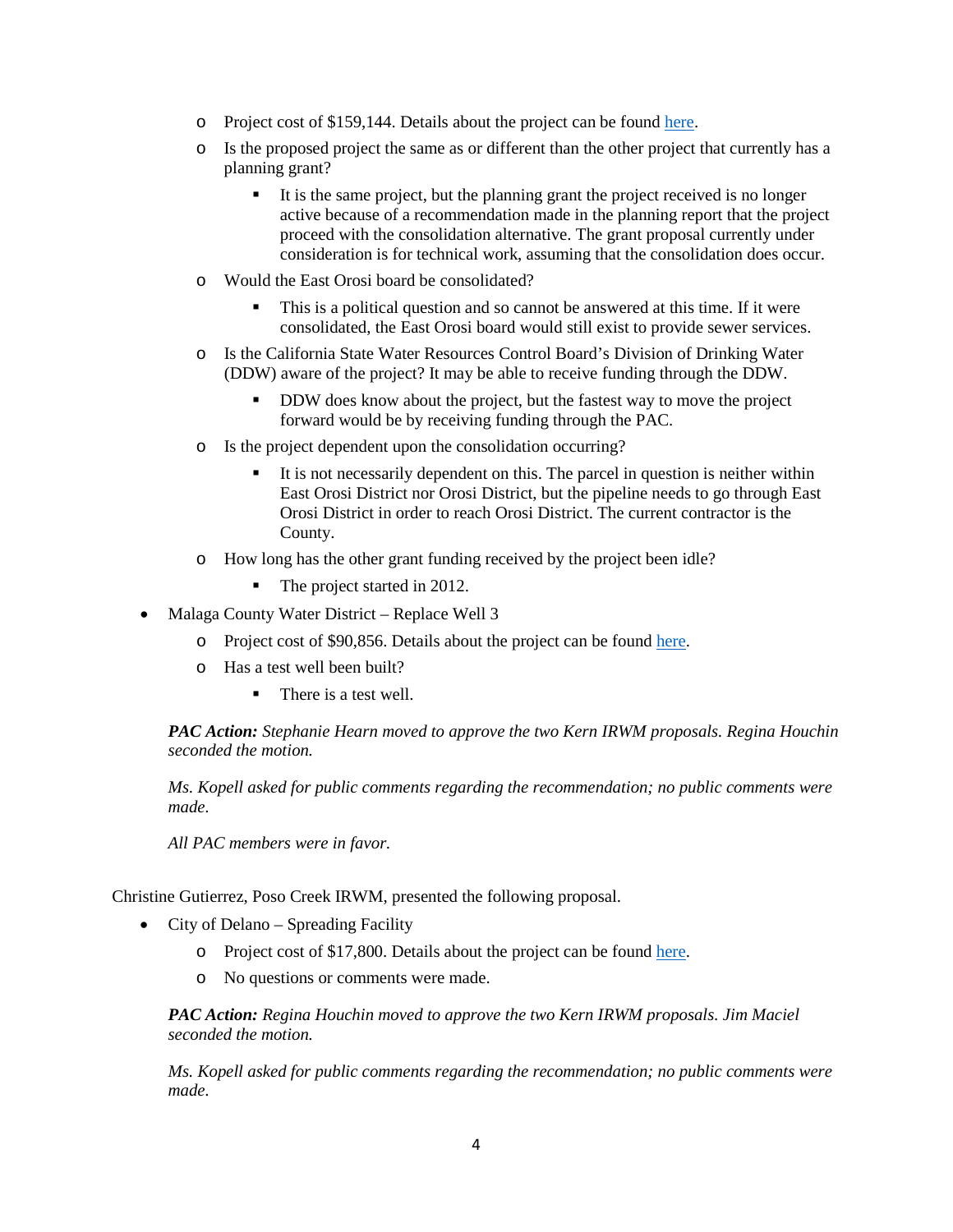## *All PAC members were in favor.*

Bobby Kamansky, Southern Sierra IRWM, and Christine Gutierrez, Poso Creek IRWM, presented the following proposal. The Tule River Tribe Emergency Raw Water Storage Tank project, approved by the PAC on March 28, 2019, subsequently received a federal grant. Southern Sierra IRWM would like to reallocate the \$20,000 originally allocated for that project's application cost to project development.

- Sierra Resource Conservation District Water Supply Vulnerability in Southern Sierra **Communities** 
	- o Project cost of \$172,000. Details about the project can be found [here.](https://tularelakebasin.com/alliance/index.cfm/tulare-kern-dac-involvement/project-development/southern-sierra-hydrology-study/)
	- o How will the tool be made available to the public?
		- The project will work with communities to make the tool publicly available. Where the tool will be housed has not yet been determined; a partner entity that has jurisdiction will need to house the tool.
	- o The project could support work on replacement wells.

*PAC Action: Stephanie Hearn moved to approve the two Kern IRWM proposals. Ralph Gutierrez seconded the motion.* 

*Ms. Kopell asked for public comments regarding the recommendation; no public comments were made.*

*All PAC members were in favor.*

## **4. REVIEW REVISED SCORING GUIDELINES AND SELECTION PROCESS (FOR THE REGIONAL POT OF FUNDING)**

Ms. Kopell reviewed the scoring guidelines and selection process for the regional pot of funding, which were agreed upon at the last PAC meeting. A Scoring Committee, made up of Disadvantaged Community and Tribal representatives, was responsible for doing an initial round of scoring of the proposals. The Scoring Committee members present would first deliberate amongst themselves to make an initial recommendation. The PAC would then carry out their deliberations and made their recommendations regarding funding.

The regional pot had \$250,000 of available funding. The PAC may later make changes to the funding process to allocate money from the IRWM-specific pots to the regional funding pot.

# **5. PRESENT APPLICATIONS FOR REGIONAL POT OF FUNDING**

The Scoring Committee's preliminary scores for the five regional funding applications were presented. The scores presented were an average of the preliminary scores given by each member of the Scoring Committee; the highest possible score was 20.

Representatives for each of the proposals then presented the proposals, with a discussion period following each presentation.

| <b>Project Proposed</b>                     | Avg. Score | <b>Proposal Cost</b> |
|---------------------------------------------|------------|----------------------|
| City of Lindsay – Selection of Future Water | 16.0       | \$84,000             |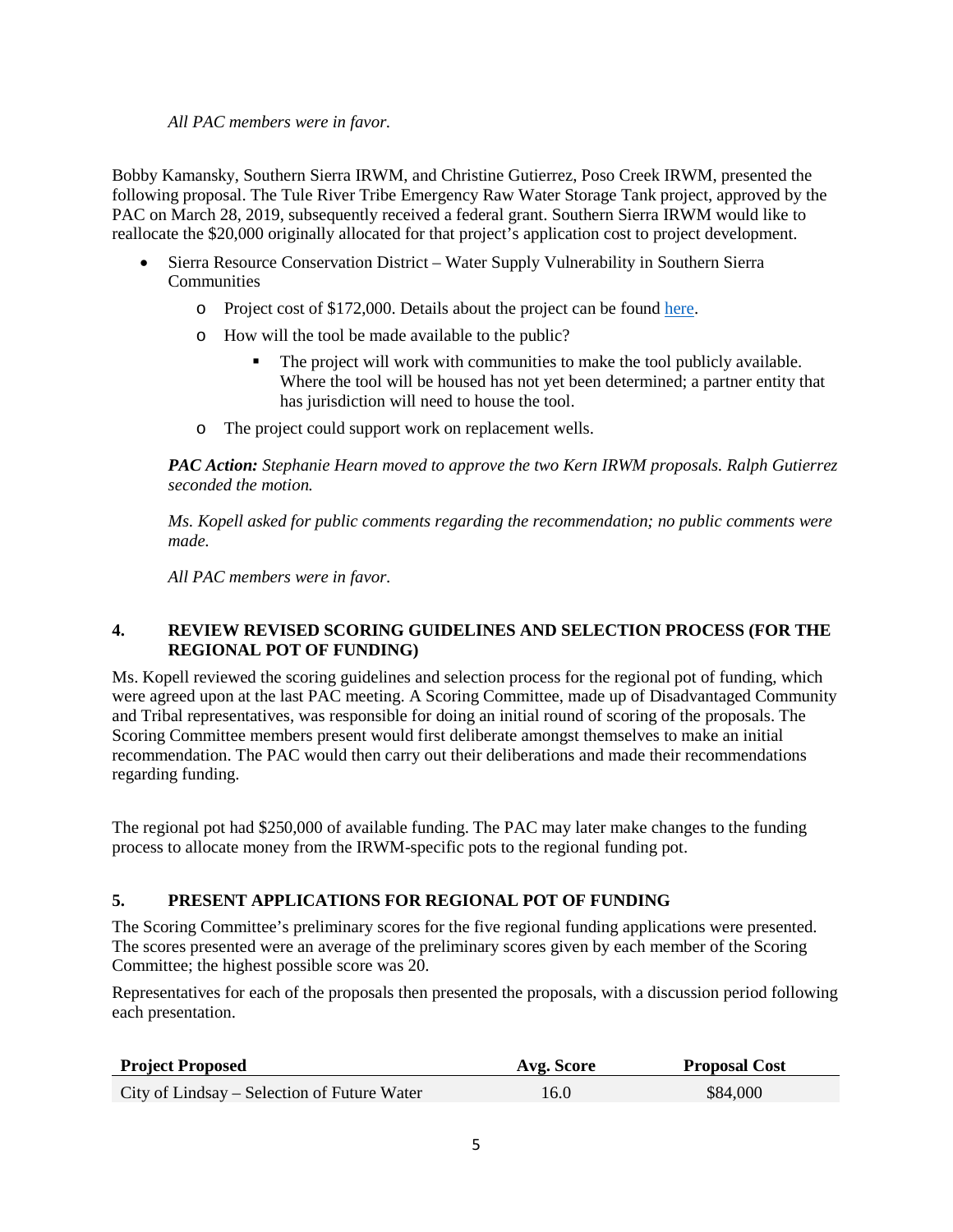| <b>Treatment Plant Site</b>                                                            |      |                      |
|----------------------------------------------------------------------------------------|------|----------------------|
| County of Kern Public Works Department -<br>Caliente Creek Flood Mitigation CEQA       | 6.3  | \$250,000            |
| Lebec County Water District – Phillips Pressure<br>Zone Expansion                      | 14.0 | \$32,000             |
| Pixley Public Utility District – Water Main<br>Extension                               | 14.7 | \$129,100            |
| Sultana Community Services District - Sultana and<br><b>Monson Storm Water Project</b> | 14.7 | $$72,600 - $250,000$ |

Mike Camarena presented the City of Lindsay Selection of Future Water Treatment Plant Site proposal. He noted that partial funding for the project has already been approved by the PAC. No questions or comments were made about the proposal.

Jeff Eklund presented the County of Kern Public Works Department Caliente Creek Flood Mitigation CEQA proposal. Two participants expressed their support for the project. Another participant said that the amount of funding requested seems high for a CEQA study and also that there may be other sources of funding that could support the project, including SGMA-related funds as well as Federal Emergency Management Agency flood funding. A participant asked whether the funding would include development of specific site designs, in addition to the environmental analysis. Another participant responded that the project includes components both for capture of flood water and for filtration of sediment through native vegetation.

Jeff Eklund presented the Lebec County Water District Phillips Pressure Zone Expansion project. A participant asked whether there were bacterial contamination issues; there have not been reports of bacterial contamination but the water system is chlorinated. A participant said that they were unable to locate the improvements on the map provided with the project application; the improvements are located in the middle of Lebec. A participant noted that the proposal includes fire service and asked whether this is feasible; the fire service is connected to increased pressure and will work.

Michael Taylor presented the Pixley Public Utility District Water Main Extension project. A participant asked whether the Tule IRWM Board had met to put forward the project proposal; the Board has not yet met to put forward the proposal, so it will be retroactive if approved by the PAC. Participants discussed whether the PAC has the ability to approve funding for a project that has not been approved by the relevant IRWM Board, and PAC members decided that proposals must have IRWM approval before being funded.

Soua Lee, Michael Prado (Sultana Community Services District), and Seamus Guerin (Self-Help Enterprises) presented the Sultana Community Services District Sultana and Monson Storm Water Project. A participant asked how often there is flooding; flooding occurs every time it rains. A participant asked whether nitrates will present any problems for the project; this is a possibility that the project's engineers need to keep in mind. A participant asked which Groundwater Sustainability Agency (GSA) is the project's representative; the representative is Kings River East GSA. A participant expressed support for the project because it would benefit DAC communities and the proposers have remained engaged despite having been denied funding in the past. A participant asked whether the project could move forward if it received less than the full \$250,000 requested; the project is scalable and could move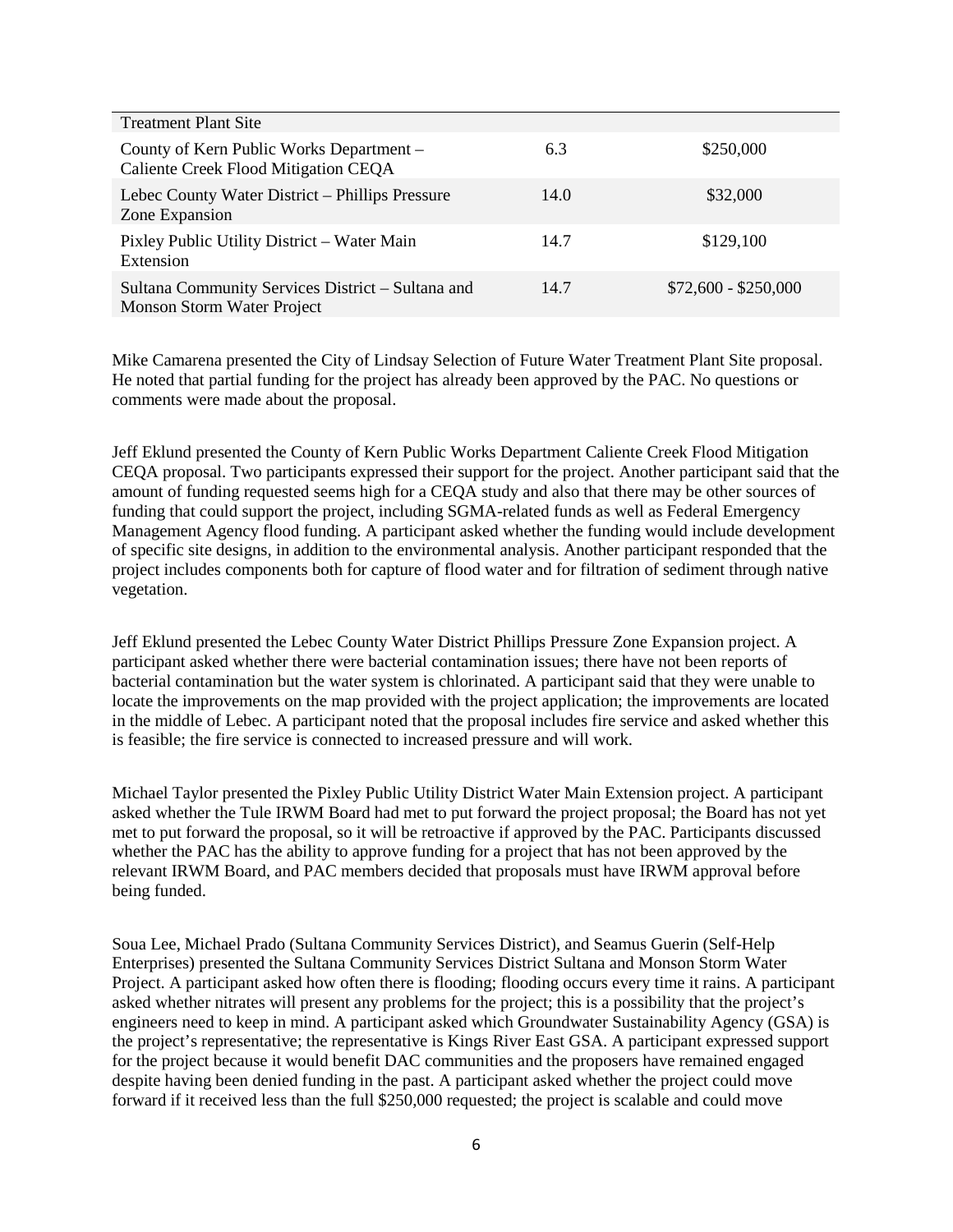forward with partial funding. A participant asked whether there are any other funding sources that could support the project; partial funding through the PAC would allow the project to begin to move forward, and there is not currently funding available for DAC technical assistance through Proposition 1.

## **6. REVIEW APPLICATIONS FOR PROJECT DEVELOPMENT ACTIVITIES – REGIONAL POT**

Scoring Committee members discussed voting options for their recommendations about the applications for the regional pot of funding. The Scoring Committee decided to use consensus to develop their recommendations, and if consensus could not be reached recommendations would be based on a simple majority vote.

Scoring Committee members discussed the five proposals. The group discussed concerns about the fact that the Pixley project had not yet been approved by an IRWM and the possibility of recommending that the project be set aside pending IRWM approval. Scoring Committee members discussed approving some projects for partial funding and discussed the scalability of those projects. The group also discussed requesting additional information about some of the projects, and tabling decisions about those projects until the October 2019 PAC meeting, pending receipt of the additional information.

| <b>Project Proposed</b>                                                          | <b>Recommended</b><br><b>Approved Funding</b><br>(Tier 1) | <b>Projects to Consider</b><br>(Tier 2) $*$   |
|----------------------------------------------------------------------------------|-----------------------------------------------------------|-----------------------------------------------|
| City of Lindsay – Selection of Future Water<br><b>Treatment Plant Site</b>       | \$84,000                                                  | \$0                                           |
| County of Kern Public Works Department –<br>Caliente Creek Flood Mitigation CEQA | \$0                                                       | \$0                                           |
| Lebec County Water District – Phillips Pressure<br>Zone Expansion                | \$0                                                       | \$32,000                                      |
| Pixley Public Utility District - Water Main<br>Extension**                       | \$0                                                       | \$129,100                                     |
| Sultana Community Services District – Sultana and<br>Monson Storm Water Project  | \$72,600                                                  | Up to \$177,400 (for a<br>total of \$250,000) |
| <b>Total Funding Recommended</b>                                                 | \$156,600                                                 | \$338,500                                     |

The Scoring Committee developed the following recommendation to the PAC.

\* Tier two projects were identified as important projects to consider at the October 2019 PAC meeting, but require supporting documentation for each project affirming that it had been approved by the IRWM group.

\*\* It was recommended that Pixley PUD provide a minimum funding request amount.

*Scoring Committee Action: Regina Houchin moved to make the above outlined recommendation to the PAC. Bobby Kamansky seconded the motion. The motion was approved unanimously.*

## **7. VOTE ON REGIONAL POT OF FUNDING**

The full PAC discussed the Scoring Committee's recommendation regarding funding for the five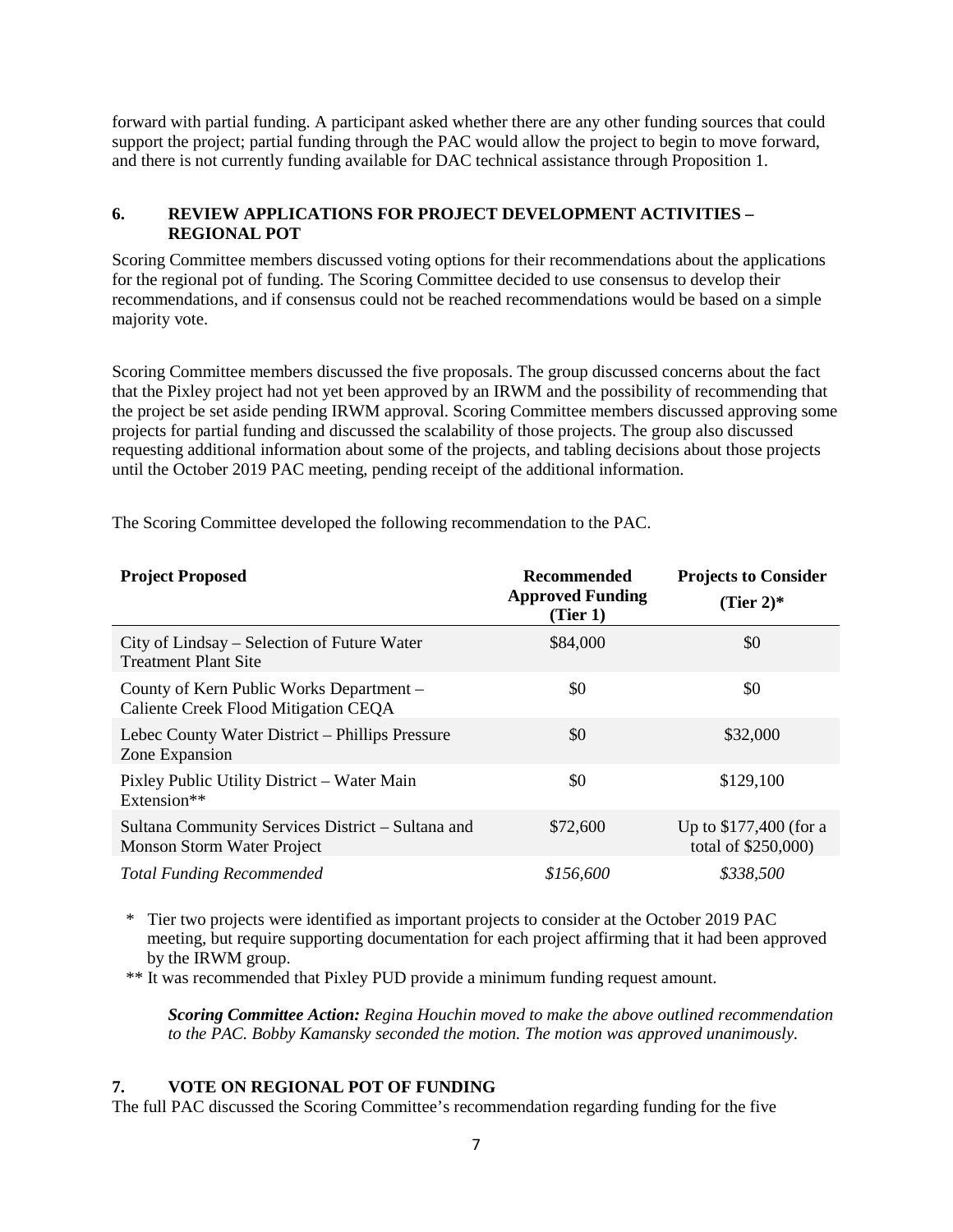proposals.

*PAC Action: Stephanie Hearn moved to approve the Scoring Committee's recommendation regarding funding for the five regional funding proposals. Bobby Kamansky seconded the motion.* 

*Ms. Kopell asked for public comments regarding the recommendation; no public comments were made.*

*All PAC members were in favor.*

## **8. NEXT STEPS AND CLOSING**

It was agreed that the appropriate follow-up would be carried out ahead of the next PAC meeting regarding project-specific questions that arose during the meeting. It was agreed that the Scoring Committee would re-score the projects up for reconsideration based upon any update information ahead of the next PAC meeting. The meeting was adjourned.

The next PAC meeting will be held:

October 17, 2019 9:00 a.m. – 12:00 p.m. Provost & Pritchard 130 N Garden Street Visalia, CA 93291